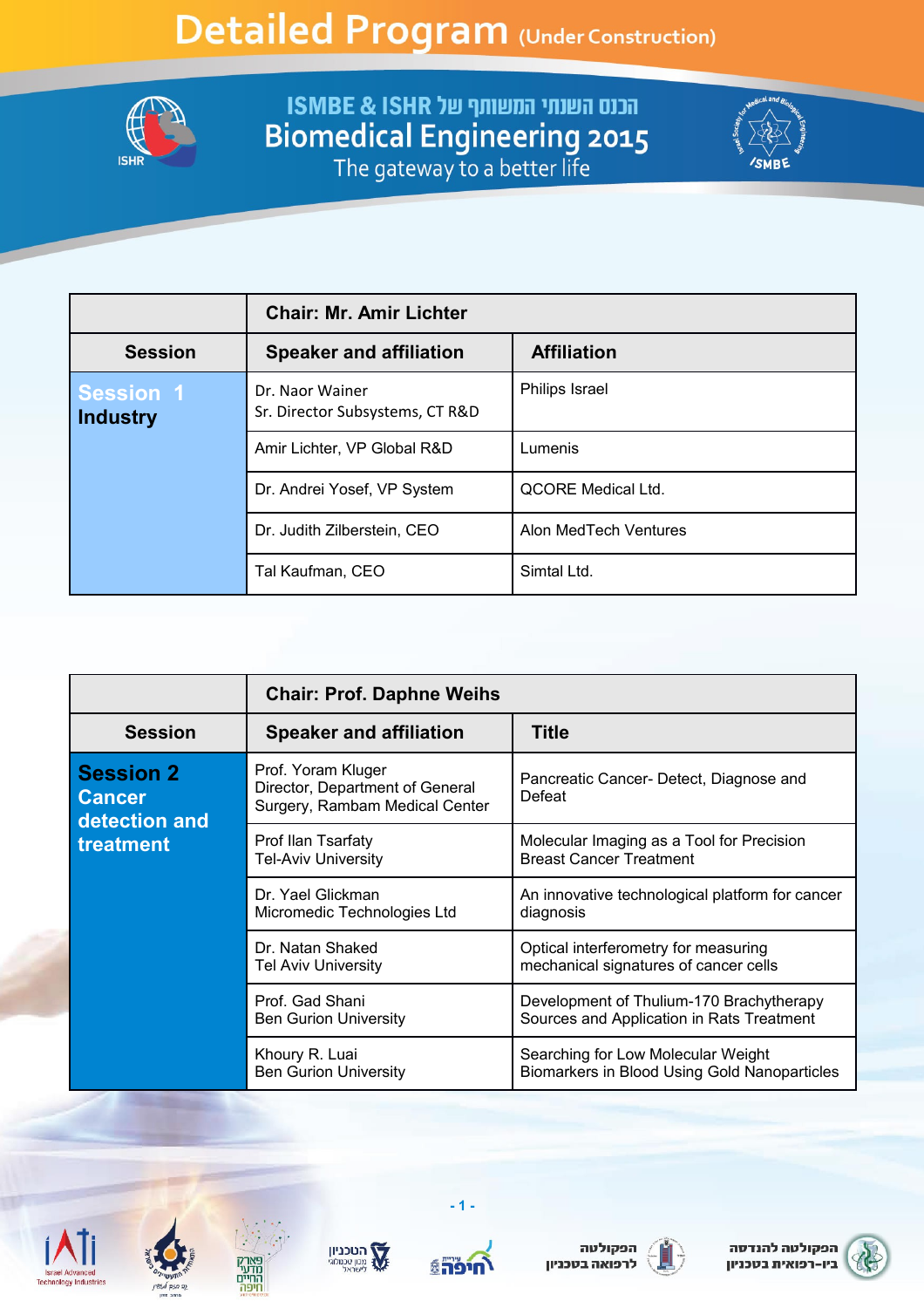

**EXECUTE: הכנס השנתי המשותף של ISMBE & ISHR**<br>Biomedical Engineering 2015<br>The gateway to a better life



|                                                     | <b>Chair: Prof. Simon Benita</b>                                     |                                                                                                              |
|-----------------------------------------------------|----------------------------------------------------------------------|--------------------------------------------------------------------------------------------------------------|
| <b>Session</b>                                      | <b>Speaker and affiliation</b>                                       | <b>Title</b>                                                                                                 |
| <b>Session 3</b><br><b>Biomaterials</b><br>and Drug | Prof. Itzhak Binderman<br>Tel-Aviv University and<br><b>COREBONE</b> | Bioactive bone graft produced from corals<br>grown in aquariums under controlled<br>environmental conditions |
| <b>Delivery</b>                                     | Prof. Havazelet Bianco-Peled<br>Technion                             | Studies of musoadhesive drug delivery<br>vehicles                                                            |
|                                                     | Prof. Hanna Rappaport<br><b>Ben-Gurion University</b>                | Designed peptides as platforms for medical<br>and diagnostic devices                                         |
|                                                     | Maytal Foox<br><b>Tel-Aviv University</b>                            | Antibiotic-Eluting Novel Tissue Adhesivs                                                                     |
|                                                     | Assaf Zinger<br>Technion                                             | Enzymatic bio-surgery                                                                                        |

|                                     | Chair: Prof. Amir Landesberg & Prof. Jonathan Leor     |                                                                                                                                                                                                     |
|-------------------------------------|--------------------------------------------------------|-----------------------------------------------------------------------------------------------------------------------------------------------------------------------------------------------------|
| <b>Session</b>                      | <b>Speaker and affiliation</b>                         | <b>Title</b>                                                                                                                                                                                        |
| <b>Session 4</b><br><b>ISHR - I</b> | Prof. Mickey Scheinowitz<br><b>Tel-Aviv University</b> | Heart rate recovery; myth or fact                                                                                                                                                                   |
| <b>Cardiovascular</b>               | Prof. Ofer Binah<br>Technion                           | Functional abnormalities and adrenergically-<br>triggered arrhythmias in iPSC-derived<br>cardiomyocytes generated from CPVT1 and<br>CPVT2 patients carrying ryanodine or<br>calsequestrin mutations |
|                                     | Prof. Yael Yaniv<br><b>Technion</b>                    | Synchronization and Desyncronziation of<br>intrinsic clock-like mechanisms in pacemaker<br>cells                                                                                                    |
|                                     | Dr. Yoram Etzion<br><b>Ben- Gurion University</b>      | Dock10, a newly identified gene required for<br>normal cardiac function under neurohormonal<br>stress                                                                                               |
|                                     | Prof. Ami Aronheim<br>Technion                         | ATF3-dependent cross-talk between<br>cardiomyocytes and macrophages promotes<br>cardiac maladaptive remodeling                                                                                      |









 $-2-$ 





הפקולטה להנדסה ביו-רפואית בטכניון

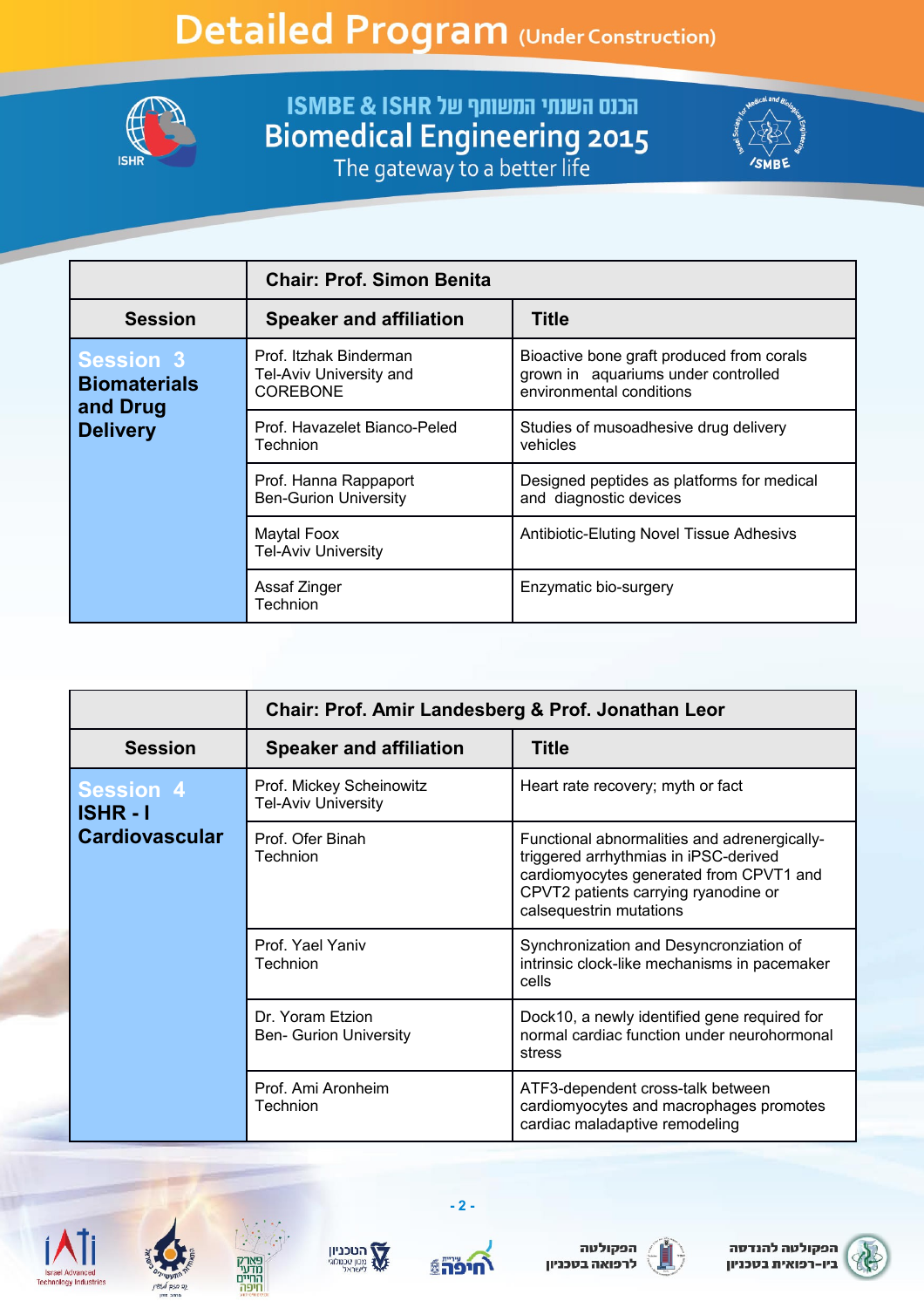

**FISMBE & ISHR שנתי המשותף של ISMBE & ISHR**<br>Biomedical Engineering 2015<br>The gateway to a better life



|                                        | <b>Chair: Prof. Dan Adam</b>                         |                                                                                                 |
|----------------------------------------|------------------------------------------------------|-------------------------------------------------------------------------------------------------|
| <b>Session</b>                         | <b>Speaker and affiliation</b>                       | <b>Title</b>                                                                                    |
| <b>Session 5</b><br>Ultrasound -       | Dr. Zvi Friedman<br>GE Healthcare Inc., and Technion | New generation of ultrasound software-based<br>systems - challenges and opportunities           |
| <b>Diagnosis and</b><br><b>Therapy</b> | Amit Livneh<br>Technion                              | Extracorporeal acute cardiac pacing by High<br><b>Intensity Focused Ultrasound</b>              |
|                                        | Michael Kardosh<br>AFfix Medical, Ltd.               | Bipolar Ultrasound – The ultimate tool for<br>treating cardiac arrhythmia                       |
|                                        | <b>Ariel Svardelik</b><br>CEO, ArchiMedUS LTD        | High Intensity Ultrasonic Catheter, for Renal<br>Denervation, for the Treatment of Hypertension |
|                                        | Avinoam Bar Zion<br>Technion                         | Functional Imaging of Tumors Using Contrast<br>Enhanced Ultrasound and Photoacoustic<br>Imaging |
|                                        | Alon Eilam<br>Technion                               | A Wireless Ultrasound Imaging System Utilizing<br>Xampling and Frequency Domain Beamforming     |

|                                            | <b>Chair: Prof. Haim Azhari</b>                                           |                                                                                                            |
|--------------------------------------------|---------------------------------------------------------------------------|------------------------------------------------------------------------------------------------------------|
| <b>Session</b>                             | <b>Speaker and affiliation</b>                                            | <b>Title</b>                                                                                               |
| <b>Session 6</b><br><b>Medical Imaging</b> | Prof. Lucio Frydman<br>Weizmann Institute                                 | Ultrafast Magnetic Resonance Imaging:<br>Principles and Applications                                       |
|                                            | Dr. Gil Kovalski<br><b>General Electric Healthcare</b>                    | Advanced technology and applications in<br>SPECT imaging                                                   |
|                                            | Prof. Yizhak Ben Shabat<br><b>Technion &amp; Rambam Medical</b><br>center | Adaptive Volumetric Modeling and Imaging of<br><b>Bone Micro-structures</b>                                |
|                                            | Dr. Hedva Spitzer<br><b>Tel Aviv University</b>                           | Multi-Scale Texture-Based Level-Set<br>Segmentation of Breast ultrasound B-mode and<br>Elastography Images |
|                                            | Prof. Moshe Porat<br><b>Technion</b>                                      | On computer-vision in ultrasound imaging                                                                   |
|                                            | <b>Rembrand Raphael</b><br>SensPD Ltd.                                    | Sensory perception objective marker for autism<br>diagnosis - an imaging device                            |









 $-3-$ 





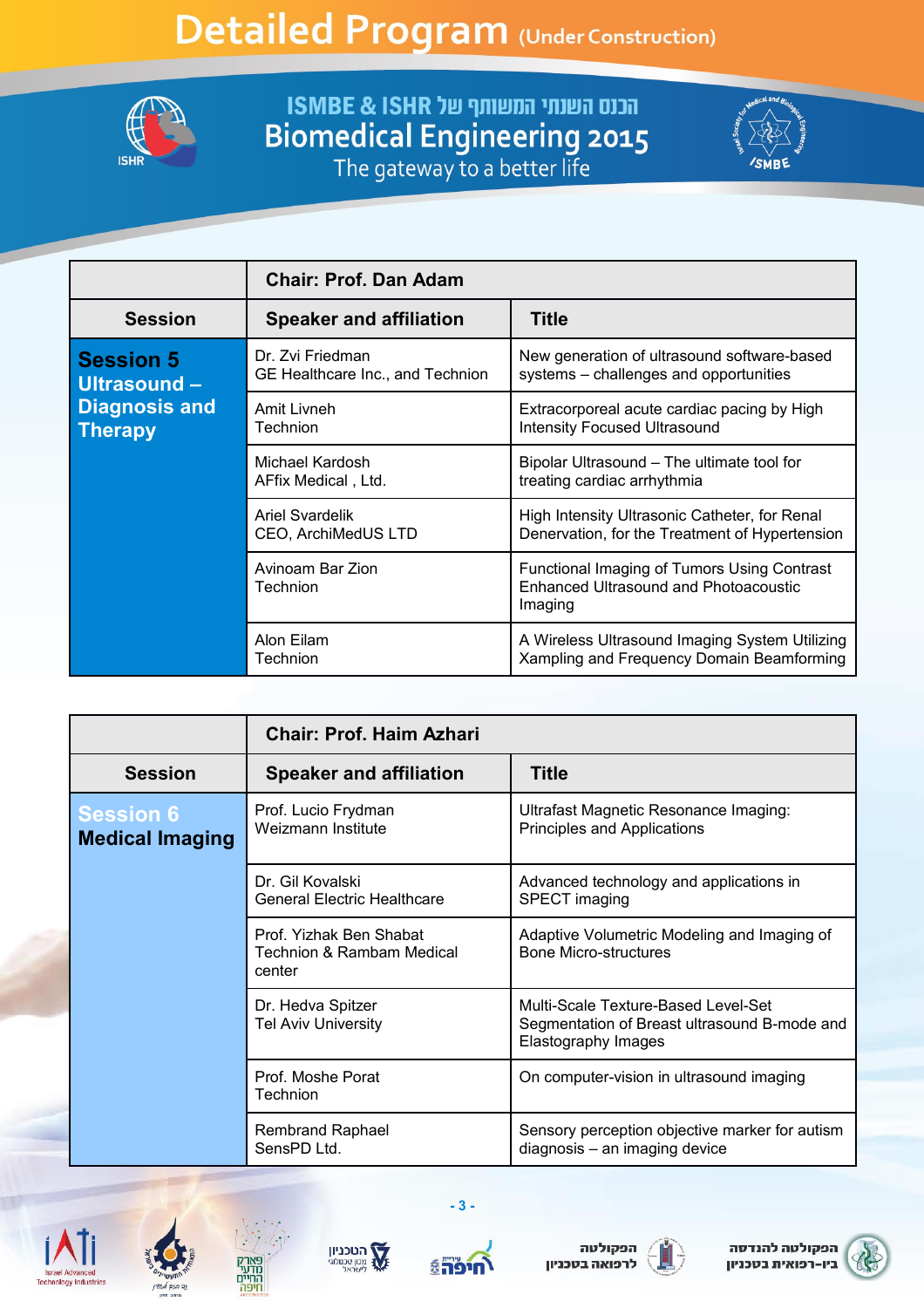

**FISMBE & ISHR שנתי המשותף של ISMBE & ISHR**<br>Biomedical Engineering 2015<br>The gateway to a better life



|                                                          | <b>Chair: Prof. Ofer Binah &amp; Prof. Michael Arad</b>                                                                                 |                                                                                                    |
|----------------------------------------------------------|-----------------------------------------------------------------------------------------------------------------------------------------|----------------------------------------------------------------------------------------------------|
| <b>Session</b>                                           | <b>Speaker and affiliation</b>                                                                                                          | Title                                                                                              |
| <b>Session 7</b><br>$ISHR - II$<br><b>Cardiovascular</b> | Prof. Gad Keren<br>Director, The Division of Cardiology<br>at the Tel Aviv Sourasky Medical<br>Center                                   | Left atrial decompression with an interatrial<br>shunt to prevent lung congestion in heart failure |
|                                                          | Prof. Beeri Ronen<br>Director, Cardiovascular Research<br>Center Heart Institute, Hadassah -<br><b>Hebrew University Medical Center</b> | Myocardial remodeling in mitral regurgitation- a<br>moving target                                  |
|                                                          | Prof. Zaid Abassi<br>Technion                                                                                                           | Cardio-renal syndrome: New mechanistic<br>insights and Management                                  |
|                                                          | Prof. Netanel Korin<br>Technion                                                                                                         | Shear-Responsive Platelet Mimetics for<br><b>Targeted Drug Delivery</b>                            |
|                                                          | Prof. Izhak Kehat                                                                                                                       | Genome organization in cardiac hypertrophy                                                         |

|                                   | <b>Chair: Prof. Meital Zilberman</b>       |                                                                                           |
|-----------------------------------|--------------------------------------------|-------------------------------------------------------------------------------------------|
| <b>Session</b>                    | <b>Speaker and affiliation</b>             | <b>Title</b>                                                                              |
| <b>Session 8</b><br><b>Tissue</b> | Prof. Dror Seliktar<br>Technion            | Cell-Compatible Hydrogels for Tissue<br><b>Engineering and Biomedical Applications</b>    |
| <b>Engineering</b>                | Prof. Shulamit Levenberg<br>Technion       | Cell Organization into 3D Tissue Structures                                               |
|                                   | Prof. Daphne Weihs<br>Technion             | Cell mechanics and force generation during<br>adipogenesis                                |
|                                   | Dr. Tal Dvir<br><b>Tel-Aviv University</b> | Tissue engineering on the nanoscale                                                       |
|                                   | Prof. Ramez Daniel<br>Technion             | Analog Computation in living cells                                                        |
|                                   | Yael Efraim<br>Technion                    | Injectable cardiac extracellular matrix-based<br>gels for myocardial infarction treatment |









 $-4-$ 





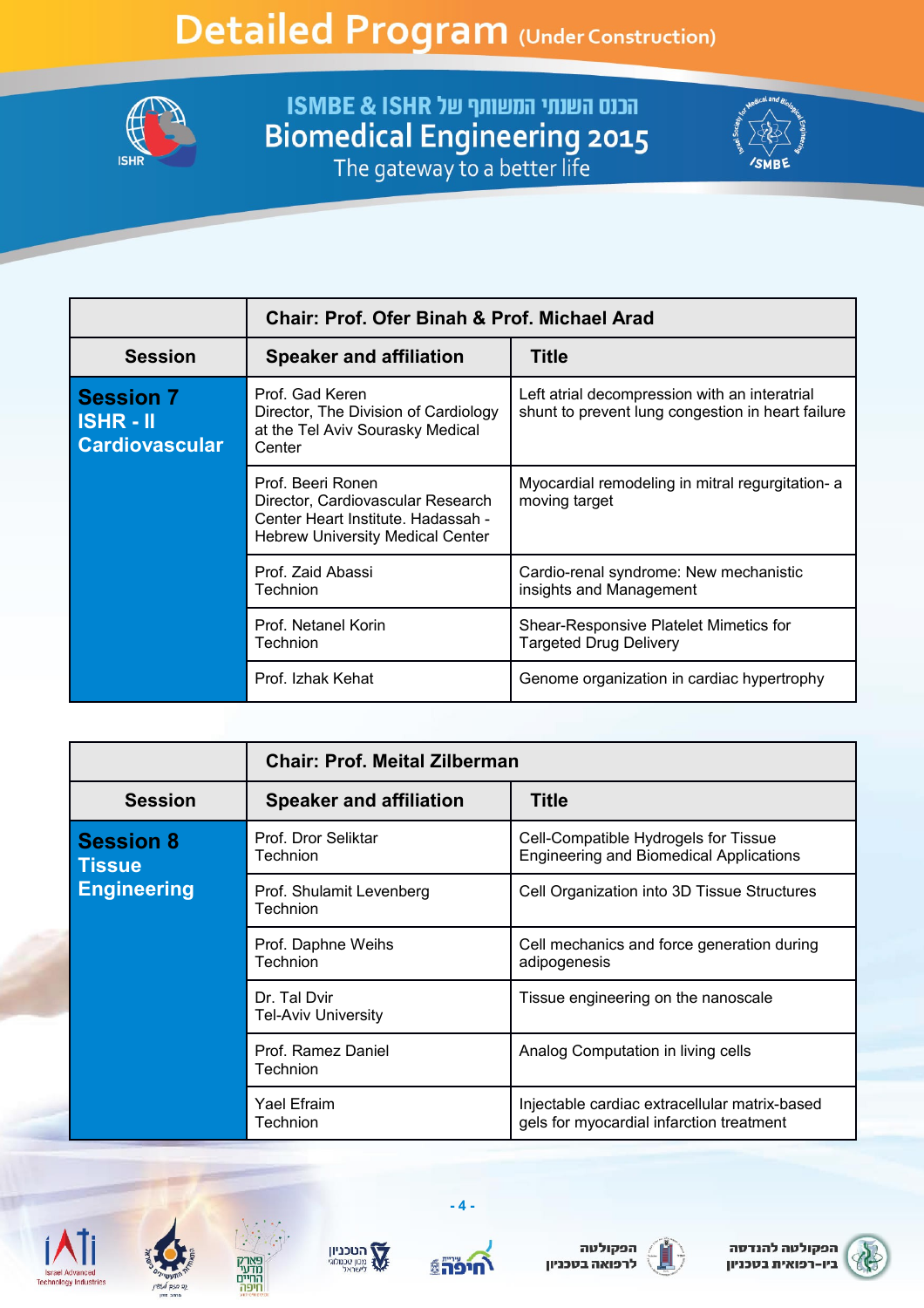

**FISMBE & ISHR שנתי המשותף של ISMBE & ISHR**<br>Biomedical Engineering 2015<br>The gateway to a better life



|                                     | Chair: Prof. Yael Yaniv & Prof. Edith Hochhauser                                                                          |                                                                                                                         |
|-------------------------------------|---------------------------------------------------------------------------------------------------------------------------|-------------------------------------------------------------------------------------------------------------------------|
| <b>Session</b>                      | <b>Speaker and affiliation</b>                                                                                            | <b>Title</b>                                                                                                            |
| <b>Session 9</b><br><b>ISHR-III</b> | Efrat Kurtzwald-Josefson<br><b>Rabin Medical Center</b>                                                                   | Human cardiac fibroblasts as a potential source<br>for enhanced cardiomyocytes differentiation                          |
| <b>Cardiovascular</b>               | Nili Naftali-Shani<br>Sheba Medical Center & Rabin<br>medical center                                                      | Left ventricular dysfunction switches cardiac<br>mesenchymal stem/stromal cells toward a pro-<br>inflammatory phenotype |
|                                     | Eliya Shaviv<br>Autonomous Systems Program,<br>Technion                                                                   | Analysis of the Integrated Work of a<br>Synchronized Cardiac Assist Device and the<br><b>Failing Heart</b>              |
|                                     | Halevi Rotem<br>Tel-Aviv university, Stony Brook U.<br>US, EchoCardio. & Cardio-thoracic<br>Surgery, Sheba Medical Center | Fluid-Structure Interaction Model of<br>Progressive Calcific Aortic Valve Disease                                       |
|                                     | Lavon Karin<br>Tel-Aviv university, Stony Brook U.<br>US, EchoCardio. & Cardio-thoracic<br>Surgery, Sheba Medical Center  | A New Parametric Biomechanical Model for<br><b>Bicuspid Aortic Valves</b>                                               |
|                                     | Sapir Yehu<br><b>Ben-Gurion University</b>                                                                                | Noninvasive Potassium Determination Using<br>ECG signal processing: Proof of Concept for a<br>"Bloodless Blood Test"    |

|                                          | Chair: Dr. Zehava Blechman, Prof. Josue Sznitman                             |                                                                                                                   |
|------------------------------------------|------------------------------------------------------------------------------|-------------------------------------------------------------------------------------------------------------------|
| <b>Session</b>                           | <b>Speaker and affiliation</b>                                               | <b>Title</b>                                                                                                      |
| <b>Session 10</b><br><b>Biomechanics</b> | Dr. Amnon Gildor<br>Nicast Ltd.                                              | AVflo™ – innovative technology to solve the saga of<br>access for dialysis patients                               |
| flow                                     | Dar Weiss<br><b>Tel-Aviv University</b>                                      | Ex-vivo MRI for quantitative evaluation of catheter<br>related thrombophlebitis in a rabbit model                 |
|                                          | Dr. Ofir Dror<br>Israel Naval Medical Institute, IDF<br><b>Medical Corps</b> | The Effect of Aging on the Ventilatory Response to<br>Wearidng an Escape Hood at Rest and During Mild<br>Exercise |
|                                          | Ishay Attar<br>Respinova Ltd                                                 | Acoustic pressure waves to treat small airways<br>collapse of COPD                                                |
|                                          | Jimy Pesin<br>Technion                                                       | Diagnosing partial obstructions in a clinical setting:<br>Implications for Sleep disorders and SIDS               |









 $-5-$ 





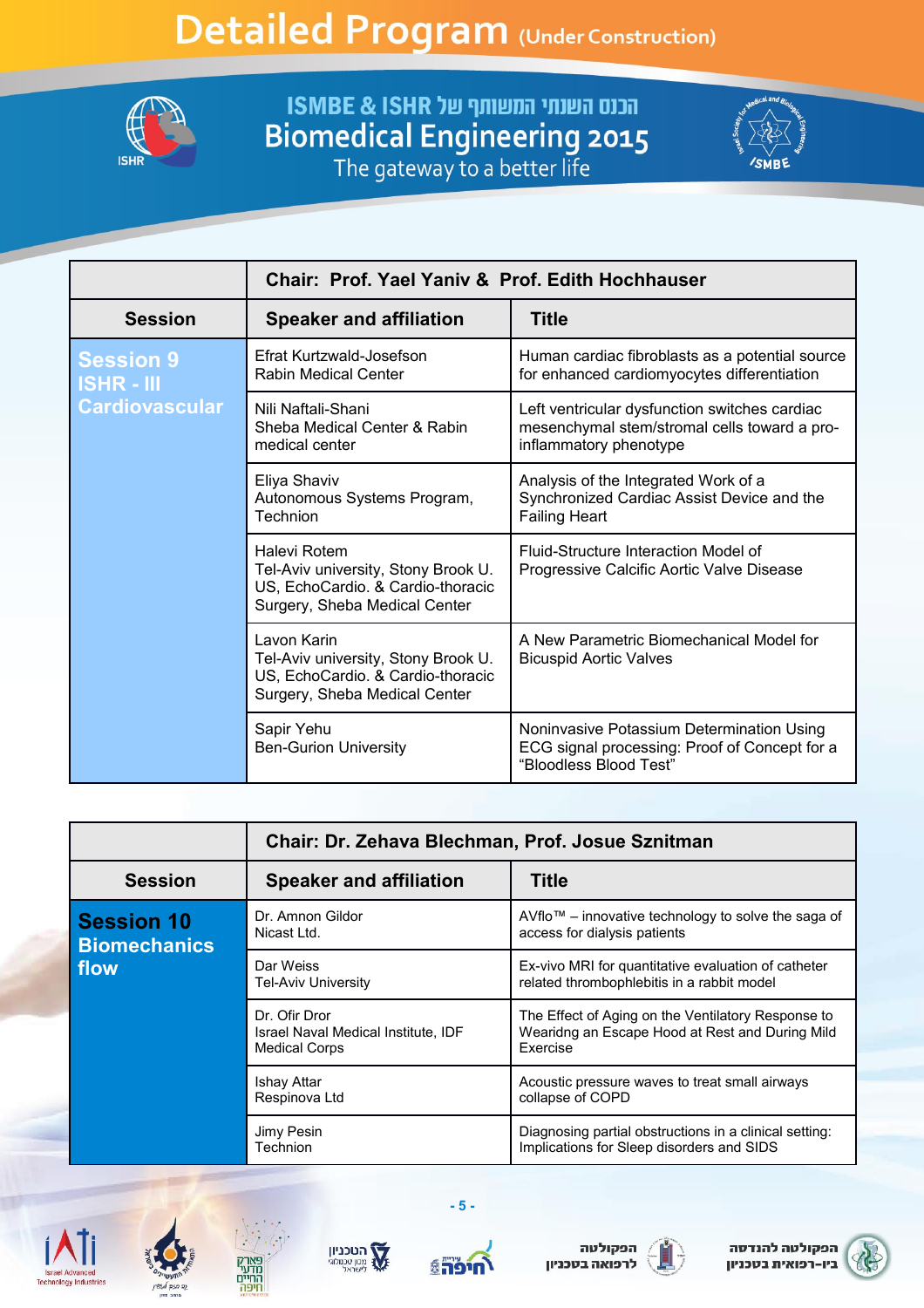

**FISMBE & ISHR שנתי המשותף של ISMBE & ISHR**<br>Biomedical Engineering 2015<br>The gateway to a better life



|                                           | <b>Chair: Dr. Benjamin Gavish</b>                                        |                                                                               |
|-------------------------------------------|--------------------------------------------------------------------------|-------------------------------------------------------------------------------|
| <b>Session</b>                            | <b>Speaker and affiliation</b>                                           | <b>Title</b>                                                                  |
| <b>Session 11</b><br><b>Mobile Health</b> | Eugene Jorov<br>Seraphim Sense Ltd.                                      | Open wearables in the age of digital health                                   |
|                                           | Itay Remer<br><b>Ben-Gurion University</b>                               | Camera-phone-based optical diagnosis                                          |
|                                           | Katia Raichlin Levi and Aviv<br>Sotzianu<br>Afeka College of Engineering | An Innovative Application for Speech Therapy                                  |
|                                           | Steli Loznen<br>Israel Testing Laboratories Ltd.                         | Privacy Regulations for mHealth                                               |
|                                           | Dr. Benjamin Gavish<br>Yazmonit Ltd.                                     | Sleeping better using smartphones, do we<br>need information or intervention? |

|                                            | <b>Chair: Dr. Alberto Bilenca</b>                |                                                                                                   |
|--------------------------------------------|--------------------------------------------------|---------------------------------------------------------------------------------------------------|
| <b>Session</b>                             | <b>Speaker and affiliation</b>                   | <b>Title</b>                                                                                      |
| <b>Session 12</b><br><b>Medical optics</b> | Prof. Yuval Garini<br><b>Bar-Ilan University</b> | The genome in the nucleus: snaky, soft<br>and well organized                                      |
|                                            | Dr. Nathan Shaked<br><b>Tel-Aviv University</b>  | Clinical label-free quantitative imaging of<br>biological cells by wide-field interferometry      |
|                                            | Dr. Amos Danielli<br><b>Bar-Ilan University</b>  | Diagnosing Heart Attack: Technical<br><b>Problems with Serious Health</b><br><b>Ramifications</b> |
|                                            | Adel Zeidan<br>Technion                          | Miniature, forward-viewing probe for<br>spectrally encoded endoscopy                              |









 $-6-$